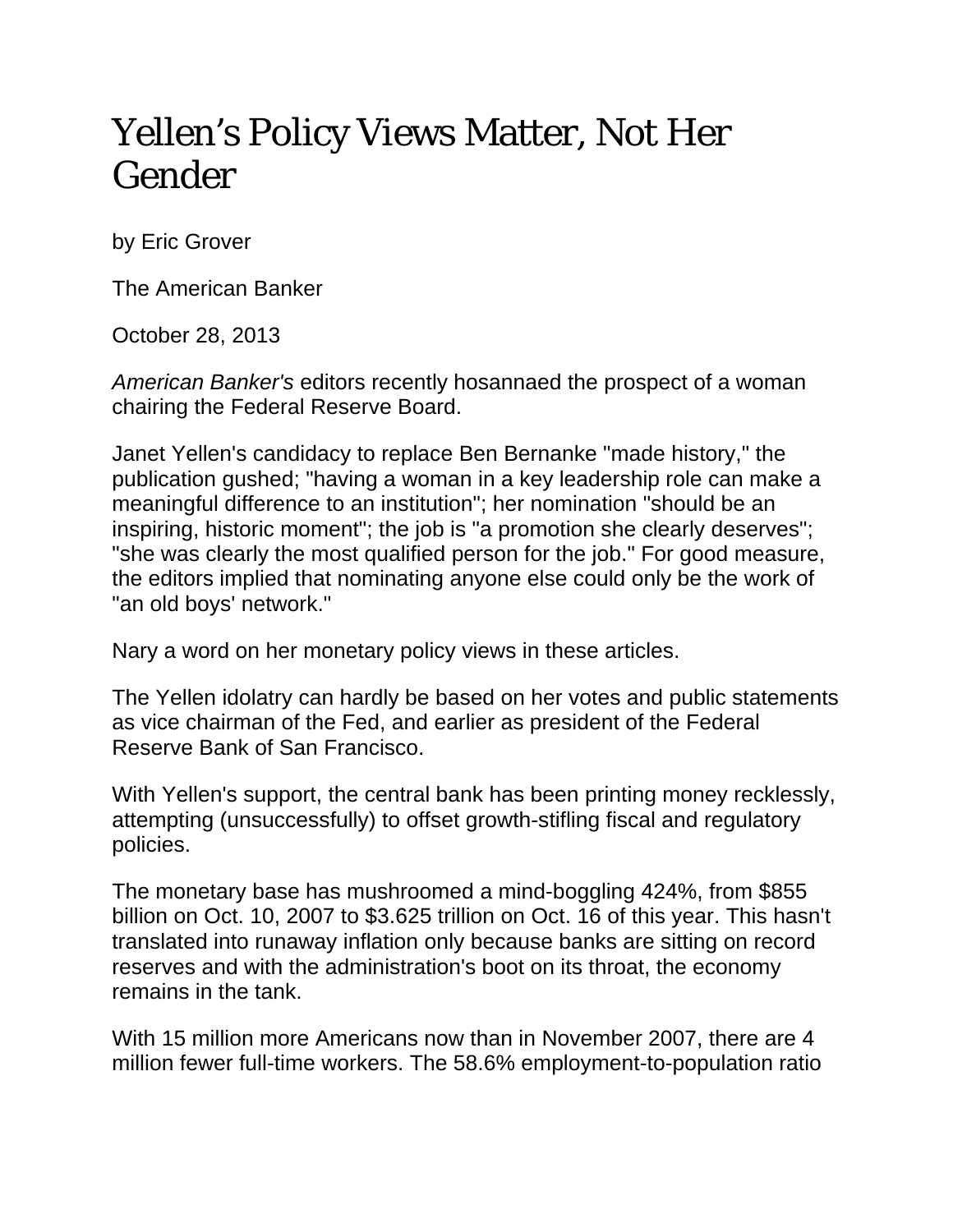is hovering near a 30-year low. Real median household income is lower than five years ago.

Marc "Dr. Doom" Faber warns the Fed could soon be printing as much as \$1 trillion per month. Sounds preposterously alarmist, yet not so long ago printing \$85 billion per month indefinitely would have been hard to contemplate. It will end badly.

Yellen represents continuity.

For anyone thinking real interest rates should be positive or worried about the central bank printing trillions of dollars, there were attractive alternatives for the job, including Stanford economist John Taylor, Dallas Fed president Richard Fisher, Philadelphia Fed president Charles Plosser, and former Kansas City Fed president Tom Hoenig – not that President Obama would ever have nominated any of them.

Sarah Chang, Midori Goto, Hilary Hahn and Anne Sophie Mutter are sublime violinists who happen to be women. Margaret Thatcher was one of Britain's two outstanding prime ministers of the last century. Neither her admirers nor detractors focused on her second X chromosome.

The Fed chairmanship is the second most consequential economic job on the planet. Its occupant should be selected based on experience, temperament and policy considerations. Yellen's policy views are worrisome.

Monetary policymakers are better evaluated on whether they are inflation hawks or doves than whether they are from Mars or Venus. Doves push easy money, trying to pump up the economy, while hawks focus on price stability and tend to support a strong dollar, viewing these goals as promoting maximum sustainable long-term employment and wealth.

The dollar is a unit of account, store of value and medium of exchange. Nobody would argue a 36-inch yard today, 39 inches next year and 48 inches the following year would be a good thing. The dollar has plummeted in value. From 2001 and 1985 to 2012 the dollar fell 31% and 45% against major currencies and gold appreciated 299% and 409%, respectively.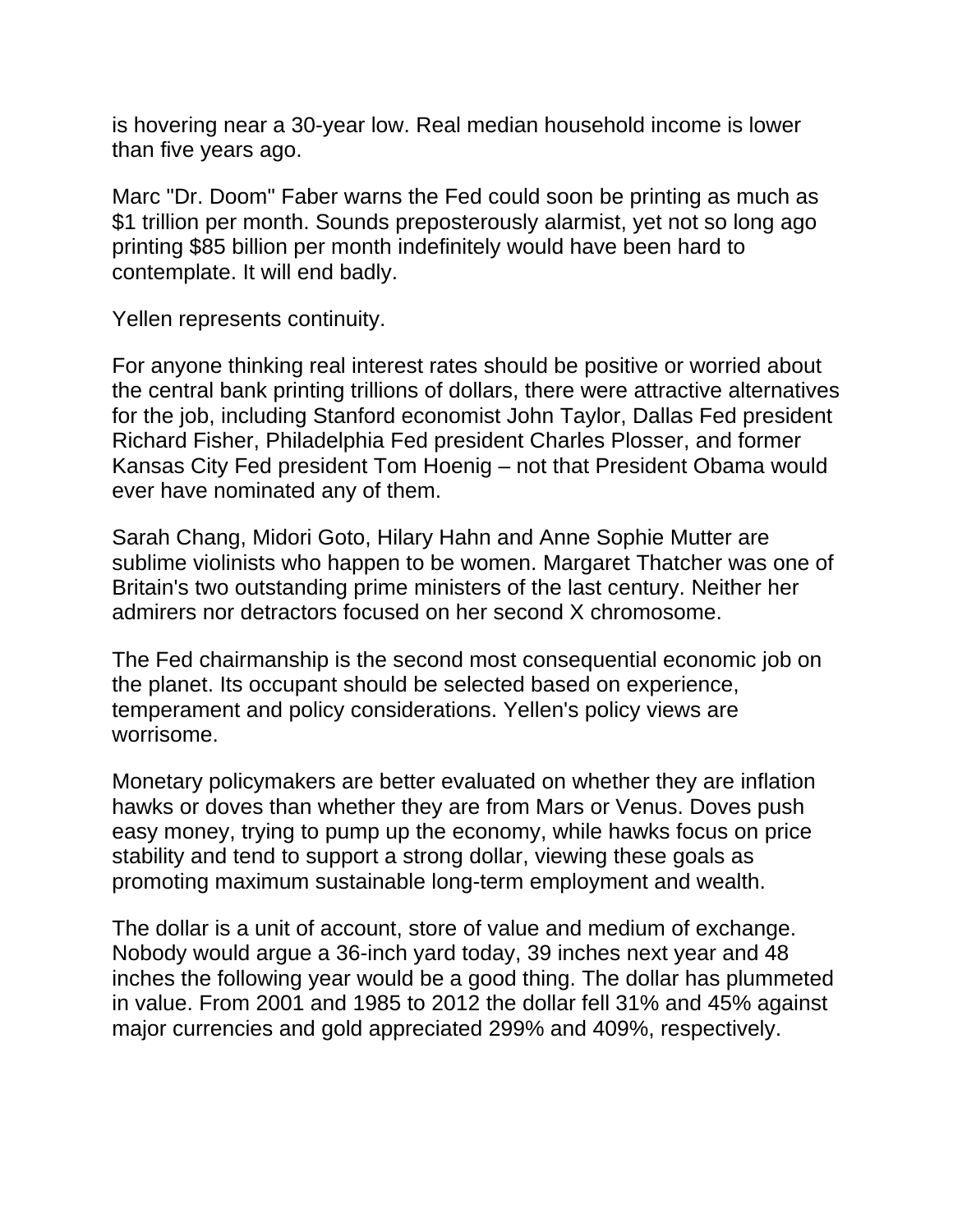Interest rates are the price of present versus future consumption and investment, the economy's most important price. Keeping them artificially low punishes savers, distorts decision-making and causes malinvestment.

While Obama's Fed board appointees have been doves, many presidents have appointed dove Fed chairmen disguised as hawks, such as "Maestro" Alan Greenspan and "Helicopter" Ben Bernanke. Yellen, however, is an unabashed dove. She studied under Nobel Prize-winning economist, and dove, James Tobin. "It's appropriate for progress in the labor market to take center stage in the conduct of monetary policy," Yellen has said.

Economist Evan Soltas has called her a "hawk in dove's clothing" because in the mid-1990s, concerned about inflationary pressure, she argued for rate hikes. She didn't, however, consistently vote against keeping rates low at the time. "When the goals conflict and it comes to calling for tough tradeoffs, to me, a wise and humane policy is occasionally to let inflation rise even when inflation is running above target," she said during this period. Johns Hopkins University economist Steve Hanke more plausibly argues that Yellen's support for higher bank-capital requirements, which take money out of the economy, is a kind of hawkishness.

Decision Economics president Allen Sinai has observed that "the philosophy of Janet Yellen is activism of government policy to achieve objectives" – in tune with this administration.

*The Wall Street Journal* ranked Yellen the most accurate Fed-Open-Market-Committee forecaster. She's had the gloomiest outlook, acutely understands the fragility of this "recovery," and given her monetary philosophy, is consequently likely to continue highly accommodative monetary policy. But, if printing money were the path to prosperity, Zimbabwe would be Switzerland.

Tea Party heartthrob Sen. Rand Paul threatens to try to block Yellen unless his Fed transparency bill gets a vote. Nevertheless, she's all but certain to be confirmed.

Astoundingly, given his subsequent unprecedented money-printing binge, Bernanke wisely wrote in 1999, "In the long run, the central bank can affect only inflation, and not real variables such as output."